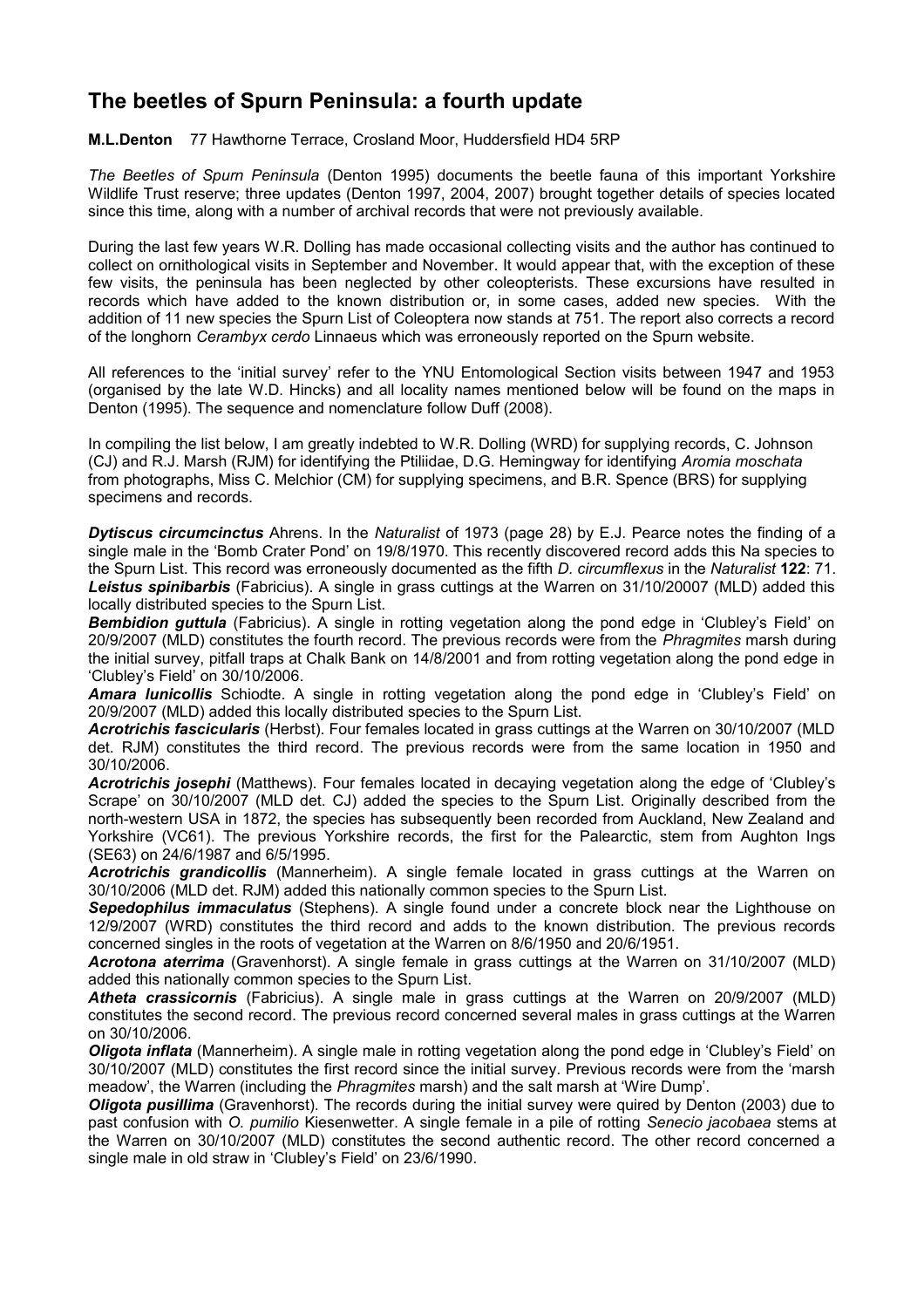*Stenus boops* Ljungh. A single male in rotting vegetation along the pond edge in 'Clubley's Field' on 20/9/2007 (MLD) constitutes the third record. The previous records were from Chalk Bank on 30/5/1992 and the Warren on 2/11/2006.

*Stenus picipennis* Erichson. A single male in a pile of rotting *Senecio jacobaea* stems at the Warren on 30/10/2007 (MLD) added this locally distributed species to the Spurn List.

*Sunius propinquus* (Brisout). A single male in rotting vegetation along the pond edge in 'Clubley's Field' on 30/10/2007 (MLD) constitutes the fourth record. The previous records, all of which concerned singles, were from a mouse nest at the Warren on 8/6/1950, under old straw in 'Clubley's Field' on 23/6/1990 and in grass cuttings at the Warren on 30/10/2006.

*Othius angustus* Stephens. Singles located in grass cuttings at the Warren and in a pile of rotting vegetation along the pond edge in 'Clubley's Field' on 20/9/2007 (MLD) constitute the first records since being found in grass tufts at the Warren in 8/1949.

*Gabrius piliger* Mulsant & Rey. A single male located in grass cuttings at the Warren on 4/11/2009 (MLD) constitutes the second record, the other being from grass cuttings on the Parade Ground at the Point on 2/11/2005.

*Quedius boops* (Gravenhorst). A single male in rotting vegetation along the pond edge in 'Clubley's Field' on 30/10/2007 (MLD) constitutes the fourth record. The previous records were from the *Phragmites* marsh on 20/8/1949, the Warren on 13/7/2001 and an unrecorded area on 14/5/1952.

*Quedius nitipennis* (Stephens). A single male in rotting vegetation along the pond edge in 'Clubley's Field' on 30/10/2007 (MLD) constitutes the third record and adds to the known distribution. The previous records were from the 'Narrow Neck' on 10/7/2001 and Chalk Bank on 12/7/2001.

*Quedius levicollis* (Brulle). A single in rotting vegetation along the pond edge in 'Clubley's Field' on 20/9/2007 (MLD) constitutes the first record since being found not uncommonly under stones at the Warren during the initial survey.

*Quedius semiobscurus* (Marsham). During the initial survey the species was said to be not uncommon over most of the area in debris of various kinds and at the roots of vegetation. A single male at the Warren on 15/9/2008 (CM det. MLD) constitutes the fourth recent record, the others being from the Warren on 21/9/1994 and Chalk Bank on 5/6/2001 and 17/8/2001.

*Platydracus stercorarius* (Olivier). A single at the Warren on 14/9/2008 (CM det. MLD) constitutes the third record, the others being from the Warren in 7/1852 and the Point on 20/9/1986.

*Cyphon coarctatus* Paykull. A single male in rotting vegetation along the pond edge in 'Clubley's Field' on 20/9/2007 (MLD) constitutes the fifth record. The previous records were from the 'marsh meadow' on 17/6/1947, 'Clubley's Field' and the Warren area on 19/6/1990 and along the edge of the 'Canal Scrape' on 1/7/1993.

*Brachypterus urticae* (Fabricius). Several specimens on *Urtica dioica* at the Point on 12/9/2007 (WRD) added this nationally common species to the Spurn List.

*Pria dulcamarae* (Scopoli). Several examples on *Solanum dulcamara* in the Point dunes on 12/9/2007 (WRD) constitutes the fifth record and adds to the known distribution. All previous records were from 'Wire Dump' northwards.

*Cryptophagus laticollis* Lucas. Several specimens in a pile of rotting *Senecio jacobaea* stems at the Warren on 30/10/2007 (MLD) constitute the second record. The other record concerned specimens in a pile of rotting vegetation along the pond edge in 'Clubley's Field' on 30/10/2006.

*Micrambe ulicis* (Stephens). Several specimens on *Cytisus scoparius* and *Ulex europaeus* at the Point on 12/9/2007 (WRD) add to the known distribution. All previous records were from the Warren and 'Clubley's Field'.

*Sericoderus lateralis* (Gyllenhal). A single in grass cuttings at the Warren on 30/10/2007 (MLD) added this tiny (0.88-1.09mm) species to the Spurn List.

*Harmonia axyridis* (Pallas). A single in a light trap at Kew Villa on 5/8/2007 (BRS teste MLD) added this recent immigrant and rapidly spreading species to the Spurn List. Other records have all concerned examples from the same light trap: four  $(1 + 3)$  on two nights during 8/2009 and singles on three nights during 7/2010 (all BRS). In addition, a single larvae brought from Skeffling (TA31) to the 'Crown and Anchor' for identification on 4/11/2009 was released in the public house grounds (det. MLD).

*Aromia moschata* (Linnaeus). A 32mm long cerambycid which landed on Miss Natalie Welden as she stood by the hide at the Warren on 10/7/2010 was identified as this species from images sent to the author (det. DGH). Prior to this identification, several non-specialists were of the opinion that the species concerned was *Cerambyx cerdo* Linnaeus and, unfortunately, it was posted as such on the Spurn website. This misguided attitude to recording by a non-specialist is now corrected. There are single records from four Yorkshire localities, all of which date from the late 19th or early 20th centuries, this being the first for Spurn. The only locality showing long occupancy is Askham Bog (SE54) which has a number of records spanning the period 1942-2008.

**Phaedon tumidulus** (Germar). Specimens in grass cuttings at the Warren on 20/9/2007 and 5/11/2009 (MLD) add to the known distribution. The previous records were from the Point dunes on 16/4/1990 and north of the Lighthouse on 11/3/1995.